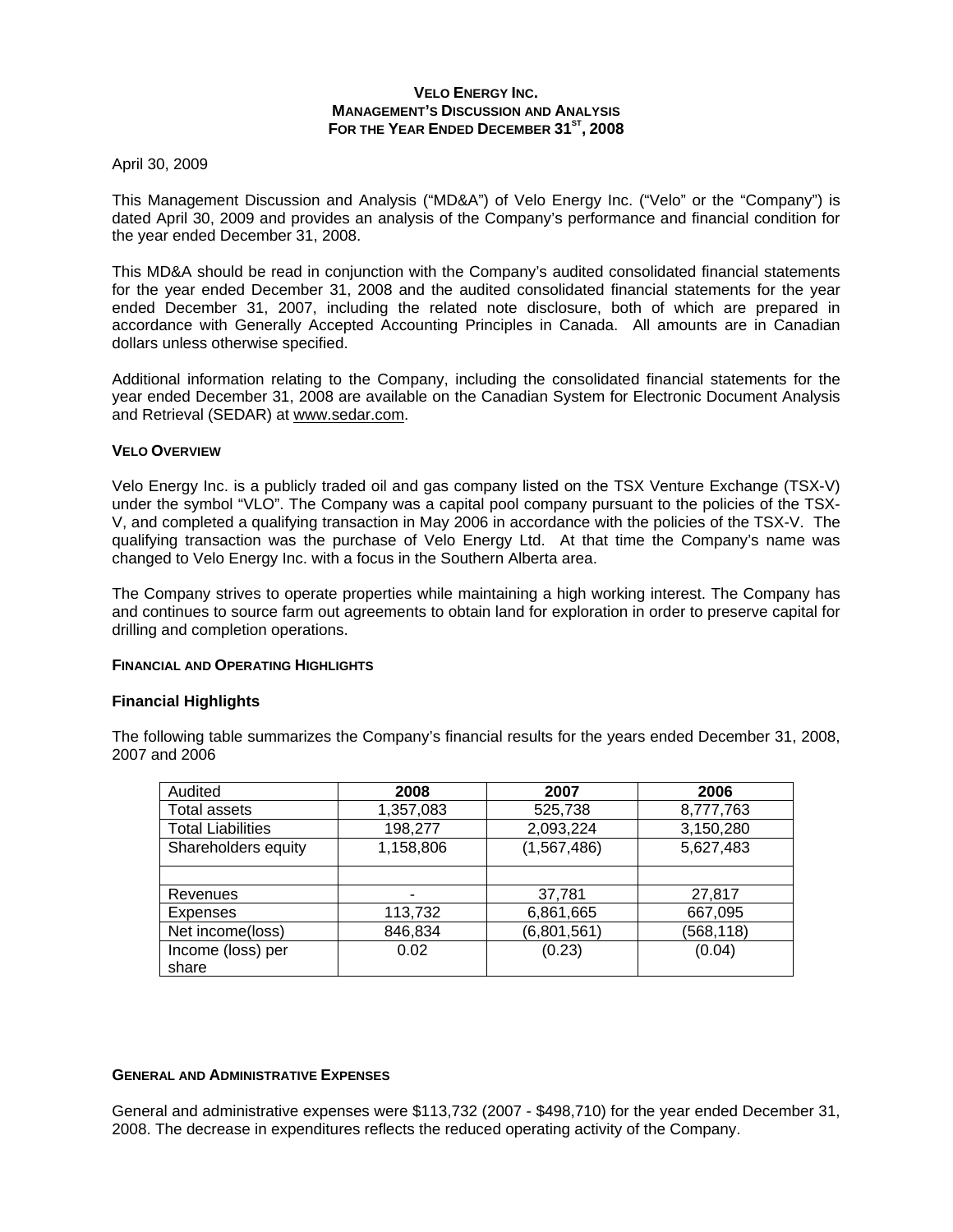#### **INTEREST AND INDEMNITY PAYABLE**

The Company failed to renounce adequate qualifying expenditures for the flow through shares issued in December, 2006. This failure resulted in the indemnity payable of \$452,133.

In July, 2008 the Company extinguished \$449,292 of the indemnity claims for common shares of the Company. The issue price of the shares was \$0.075 per share, resulting in 5,990,554 shares being issued.

To date, the Company has been assessed \$164,944 in Part XII.6 tax by Canada Revenue Agency.

### **STOCK COMPENSATION EXPENSE**

Stock compensation expense was Nil for the year (2007 – \$72,724). There were no new options issued during the year.

#### **GAIN ON SALE OF SUBSIDIARY**

A gain of \$942,909 (2007 – Nil) was realized during the year on the sale of the Company's subsidiary, Velo Energy Ltd. Proceeds were nominal with the gain resulting by the removal of the subsidiary's net liability position from the consolidated balance sheet.

#### **STATUS OF PETROLEUM AND NATURAL GAS PROPERTIES**

In July, 2008, Velo Energy Ltd. was sold to Daran Energy Services Corp., a private Alberta company, for nominal consideration. The sale included the shares of Velo Energy Ltd. and the debt owing from Velo Energy Ltd. to the Company.

The Blueberry, Pica and Woking wells were properties owned by Velo Energy Ltd. As such, the rights to these properties, along with their respective abandonment costs are no longer a part of the Company.

Subsequent to year-end, Velo entered into a confidential joint venture and participation agreement (the "Agreement") with a private Alberta company, to jointly participate in a drilling, completion, seismic, recompletion of wells located on certain lands in Southern Alberta. The Company has committed up to a maximum of \$1,000,000 to be expended by the end of 2009 on qualifying Canadian Exploration Expenses or Canadian Development Expenses. Generally, Velo will pay 100% of costs to earn 50% of the private company's working interest in each well. This transaction was accepted by TSX on April 1, 2009.

#### **TRANSACTIONS WITH RELATED PARTIES**

This year ended, the Company incurred management fees of \$2,000 with a company controlled by a director of the Company. These transactions were in the normal course of business.

#### **PRIVATE PLACEMENT**

Velo completed a private placement raising \$1.5 million by issuing 30 million common shares at \$0.05 per share. The Company paid finders fees of \$57,500 (5%) in connection with \$1,150,000 of the financing and \$12,334 of other expenses.

#### **LIQUIDITY**

As of December 31, 2008, the Company had positive working capital of \$1,158,806 and cash of \$1,350,958. The numerous events completed during the year, namely; the share for debt settlement of the indemnity payable, the sale of Velo Energy Ltd. and the completion of the private placement has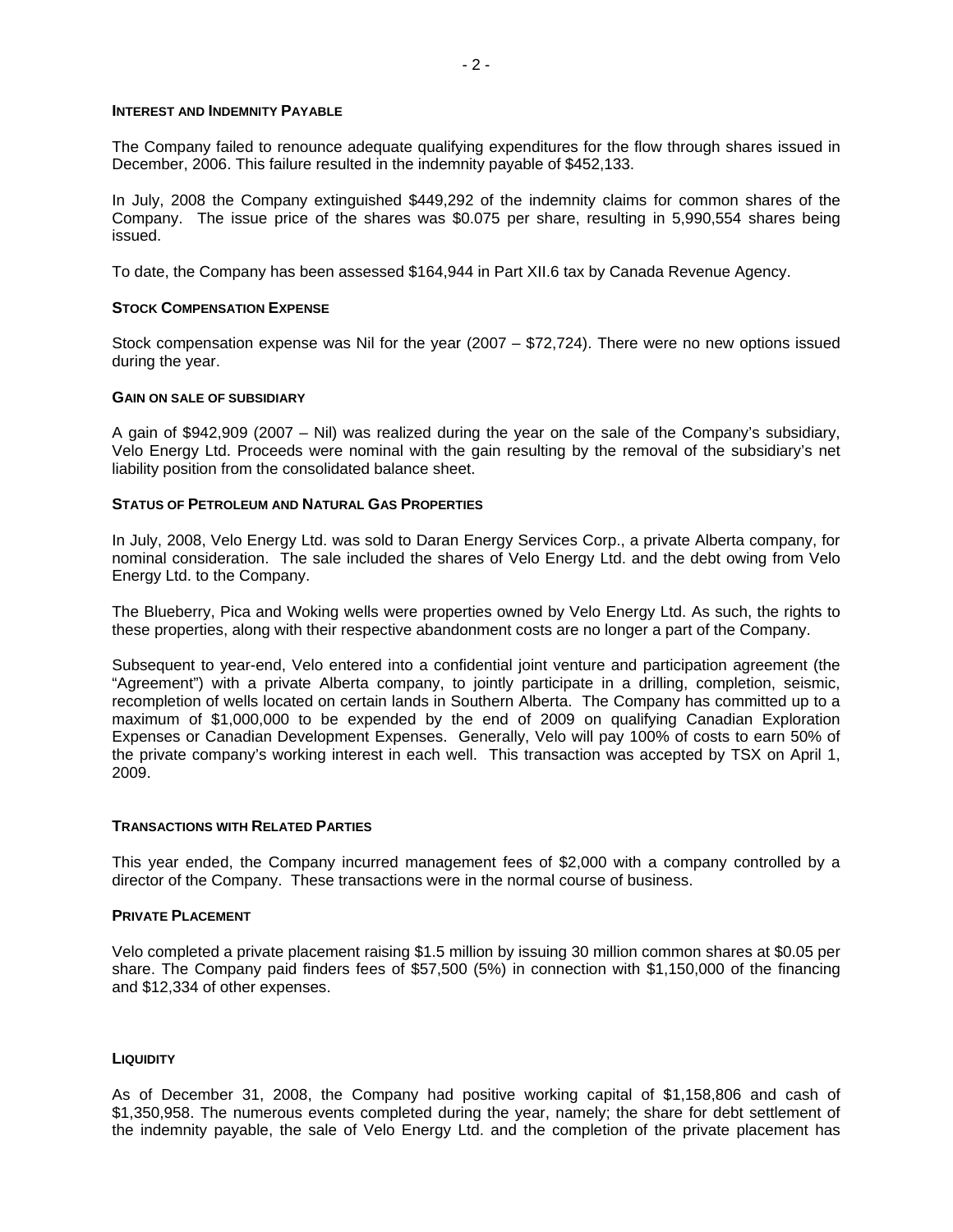allowed the Company to eliminate its working capital deficit and with a new joint venture, the Company is now in position for renewed exploration and development activity of oil and gas properties.

#### **FINANCIAL INSTRUMENTS**

The Company's financial instruments consist of cash, receivables, and accounts payable and accrued liabilities. It is management's opinion that the Company is not exposed to significant interest, currency or credit risks arising from these financial instruments and that the fair value of these financial instruments approximates their carrying value.

### **SHARE CAPITAL**

The Company is authorized to issue an unlimited number of common and preferred shares. As at December 31, 2008, there were 65,608,888 common shares issued and outstanding; Nil common shares issuable upon the exercise of warrants; 100,000 common shares issuable upon exercise of stock options at a price of \$0.25 per share, 200,000 common shares issuable upon exercise of options at a price of \$0.30 per share and 150,000 common shares issuable upon exercise of options at a price of \$0.20 per share expiring five years from the date of grant.

In December 2006, the Company granted to the agents of the flow-through share issuance, warrants to purchase 798,500 common shares at a price of \$0.20 per common shares. The warrants expired in June 2008.

## **COMMITMENTS**

The Energy Utility Board has required a letter of credit be established with them for the abandonment of wells. This was a commitment of Velo Energy Ltd. and has passed with the sale of the subsidiary.

#### **CONTINGENCY**

The President of the Company was dismissed during the second quarter of 2007. He has filed a wrongful dismissal action against the Company's wholly owned subsidiary. This was a commitment of Velo Energy Ltd. and has passed with the sale of the subsidiary.

#### **SELECTED QUARTERLY INFORMATION**

By recent eight Quarters (\$):

|                                   | December 31,<br>2008 | September<br>30,<br>2008 | June 30,<br>2008 | March 31,<br>2008 |
|-----------------------------------|----------------------|--------------------------|------------------|-------------------|
| Revenue                           |                      |                          |                  |                   |
| Net income (loss)                 | (23, 265)            | 913,717                  | (28, 241)        | (15,377           |
| Net income (loss)<br>share<br>per | .00                  | .02                      | .00              | .00               |
| basic & diluted                   |                      |                          |                  |                   |

|                                   | December 31,<br>2007 | September<br>30,<br>2007 | June 30, 2007 | March 31,<br>2007 |
|-----------------------------------|----------------------|--------------------------|---------------|-------------------|
| Revenue                           | 28,168               |                          | 9.565         | 48                |
| Net income (loss)                 | (799, 159)           | 257,793                  | 591,949       | 5,024,347         |
| Net income (loss) per share-basic | (.02)                | .01                      | .02           |                   |
| diluted                           |                      |                          |               |                   |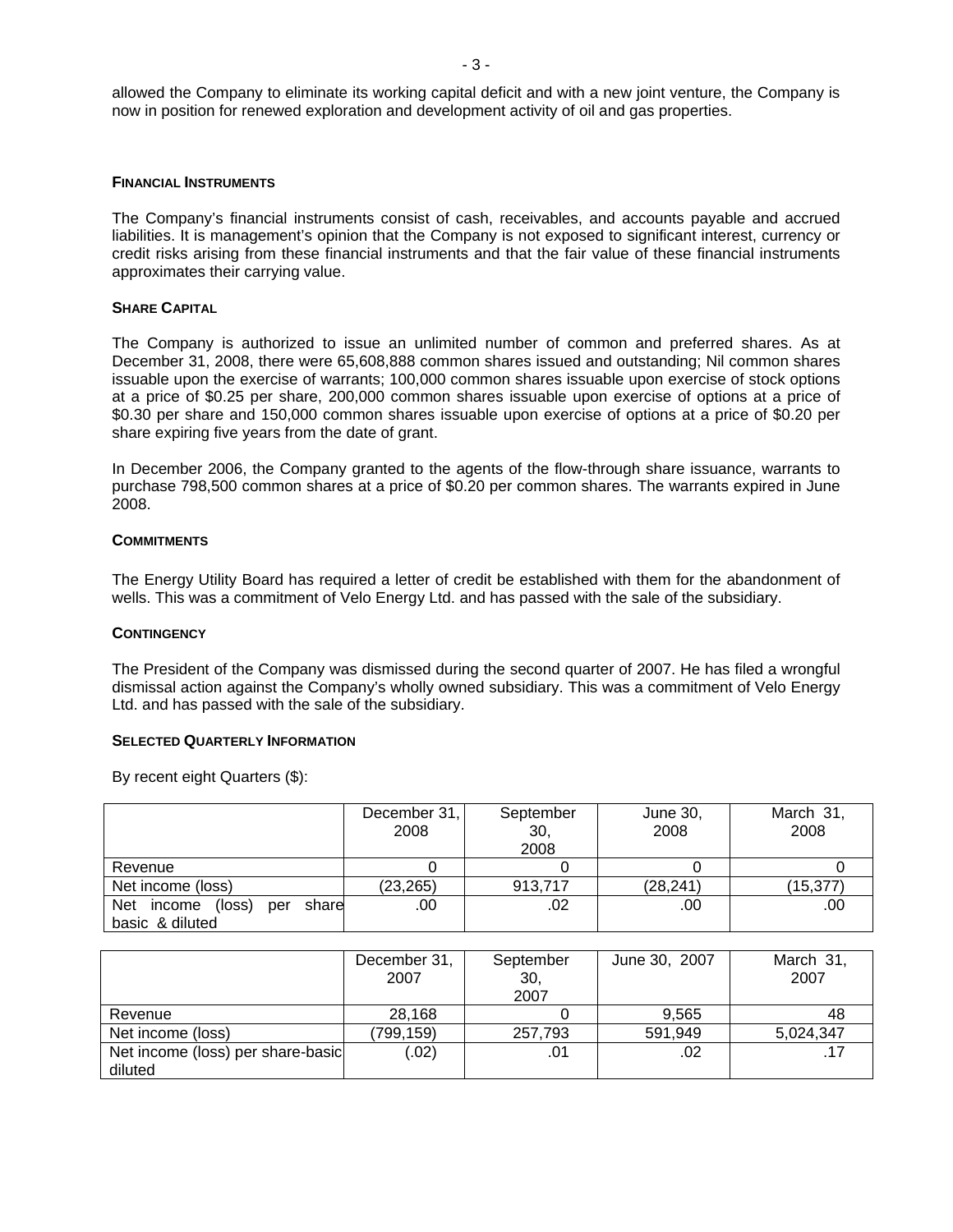#### **ACCOUNTING PRONOUNCEMENTS**

#### **Accounting changes**

Effective January 1, 2008, the Company adopted the new recommendations of the Canadian Institute of Chartered Accountants ("CICA") under Section 3862, *Financial Instruments Disclosures*, Section 3863, *Financial Instrument - Presentation* and Section 1535, *Capital Disclosures*. *Financial Instruments* Section 3862 requires entities to provide disclosures in their financial statements that enable users to evaluate (a) the significance of financial instruments for the entity's financial position and performance; and (b) the nature and extent of risks arising from financial instruments to which the entity is exposed during the period and at the balance sheet date, and how the entity manages those risks. The principles in this section complement the principles for recognizing, measuring and presenting financial assets and financial liabilities in Section 3855, *Financial Instruments - Recognition and Measurement*, Section 3863 and Section 3865, *Hedges*. Section 3863 is to enhance financial statement users' understanding of the significance of financial instruments to an entity's financial position, performance and cash flows. This section establishes standards for presentation of financial instruments and non-financial derivatives. It deals with the classification of financial instruments, from the perspective of the issuer, between liabilities and equity, the classification of related interest, dividends, losses and gains, and the circumstances in which financial assets and financial liabilities are offset.

The adoption of Sections 3862 and 3863 had no impact on the Company's consolidated financial statements. *Capital Disclosures* Section 1535 establishes standards for disclosing information about an entity's capital and how it is managed.

## **Critical Accounting Estimates**

The amounts recorded for amortization and depletion of the petroleum and natural gas properties and for site restoration and reclamation are based on estimates of reserves and future costs. The ceiling test calculation is based on estimates of proven reserves, production rates, oil and gas prices, future costs and other relevant assumptions. By their nature, these estimates, and those related to the future cash flows used to assess impairment, are subject to measurement uncertainty and their impact on the financial statements of future periods could be material.

# **FUTURE ACCOUNTING POLICY CHANGES**

In 2006, the CICA Accounting Standards Board (AcSB) published a new strategic plan that will significantly affect financial reporting requirements for Canadian companies. The AcSB strategic plan outlines the convergence of Canadian GAAP with IFRS over an expected five year transitional period. In February 2008, the AcSB announced that 2011 is the changeover date for publicly-listed companies to use IFRS, replacing Canada's own GAAP. The date is for interim and annual financial statements relating to fiscal years beginning on or after January 1, 2011. The Company's transition date of January 1, 2011 will require the restatement for comparative purposes of amounts reported by the Company for the year ended December 31, 2010. While the Company has begun assessing the adoption of IFRS for 2011, the financial reporting impact of the transition to IFRS cannot be reasonably estimated at this time.

#### **BUSINESS RISKS**

Velo's exploration and production activities are concentrated in the Western Canadian Sedimentary Basin, where activity is highly competitive and includes a variety of different–sized companies ranging from smaller junior producers, intermediate and senior producers and royalty trust organizations, to the much larger integrated petroleum companies. The Company is subject to a number of risks which are also common to other organizations involved in the oil and gas industry. Such risks include finding and developing oil and gas reserves at economic costs, estimated amounts of recoverable reserves, production of oil and gas in commercial quantities, marketability of oil and gas produced, fluctuations in commodity prices, financial and liquidity risks and environmental and safety risks.